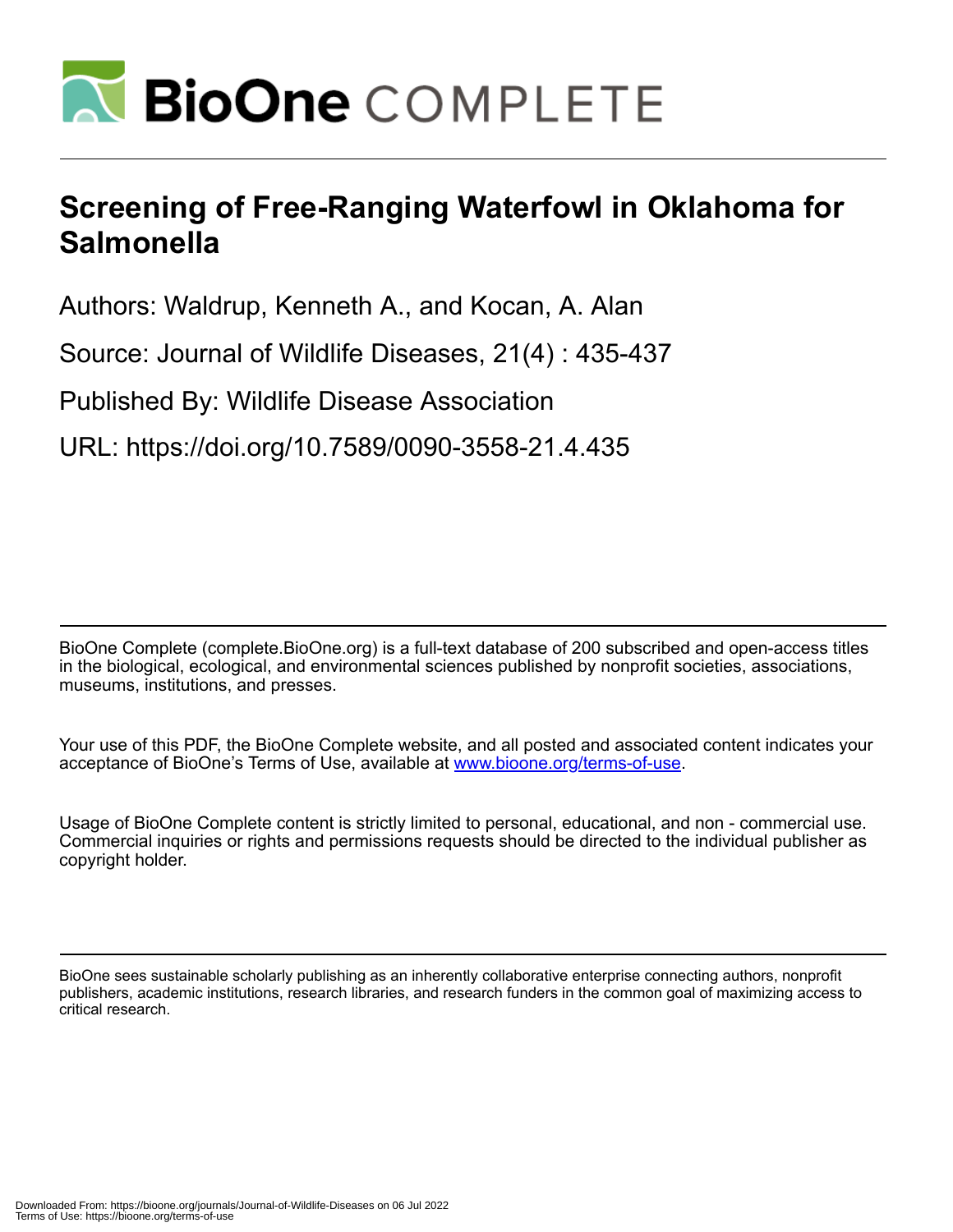## **Screening of Free-Ranging Waterfowl in Oklahoma for Salmonella**

**Kenneth A. Waidrup' and A. Alan Kocan,** Department of Veterinary Parasitology, Microbiology and Public Health, College of Veterinary Medicine, Oklahoma State University, Stillwater, Oklahoma 74078, USA

Species of *Salmonella* have long been noted as pathogens in avian species, and many reports describe infections of *Salmonella* in domestic or pen-raised waterfowl (Rettger and Scoville, 1920, J. Inf. Dis. 26: 217-231; Levine and Graham, 1942, J. Am. Vet. Med. Assoc. 100: 240- 241; Truscott, 1956, Can. J. Comp. Med. 20: 345-346). Reports from free-ranging waterfowl are, however, less frequent. *Salmonella typhimurium* has been isolated from a wild duck (Keymer, 1958, Vet. Rec. 70: 713-720, 736-740), and a prevalence of 4.2% was reported for *Salmonella* cultured from the feces of wild ducks in England (Mitchell and Ridgwell, 1971, J. Med. Microbiol. 4: 359-361). The results of one survey of wild waterfowl in the United States were negative for serologic activity against *S. typhimurium* and *S. pullorum* (Bradshaw and Trainer, 1966, J. Wild!. Manage. 30: 570-576). The present study was undertaken to determine the prevalence of *Salmonella* in wild waterfowl migrating through and wintering in Oklahoma, using culture of cloacal swabs and serologic reactivity to *Salmonella* group antigens B, C and D.

The capture and sampling of wild waterfowl began in January 1976, and continued through December 1978 at Washita National Wildlife Refuge in Custer County, Oklahoma and Hamm's Lake in Payne County, Oklahoma. Birds were captured by cannon net, rocket net and a

baited swim-in trap. Two cloacal swabs using sterile cotton-tipped applicators were taken from each bird. One swab was inoculated into strontium chloride B enrichment broth (Iveson, 1971, J. Hyg. (Camb.) 69: 323-330), and the other was inoculated into selenite-cysteine enrichment broth (Difco Laboratories, Inc., Detroit, Michigan 48201, USA). Blood samples were tak en from the brachial vein with syringe and needle. Since some sampling was done in cold weather (temperatures below 0 C), the samples were maintained and transported from the field in insulated styrofoam containers. At the laboratory, the serum was harvested after the sample had clotted and was frozen at  $-10$  C until testing. The enrichment media were incubated at 42 C for 24 hr. After incubation, material from the strontium chloride B broth was inoculated and streaked on *Salmonella-Shigella* agar (Difco Laboratories, Inc., Detroit, Michigan 48201, USA), and material from the selenite-cysteine broth was inoculated and streaked on Brilliant Green agan (Difco Laboratories, Inc., Detroit, Michigan 48201, USA). The inoculated agar media were incubated at 37 C for 18 hr. Suspected colonies of *Salmonella* were inoculated onto Triple Sug ar Iron (Difco Laboratories, Inc., Detroit, Michigan 48201, USA) agar slants and Christensen's urea agar (BBL Division of Becton, Dickinson and Company, Cockeysville, Maryland 21030, USA) and were tested with polyvalent "0" *anti-Salmonella* serum (BBL Division of Becton, Dickinson and Company, Cockeysville, Maryland 21030, USA).

Antibody titers were determined using a microagglutination technique (Williams

Received for publication 26 November 1984.

<sup>&#</sup>x27;Present address: Department of Veterinary Microbiology and Parasitology, College of Veterinary Medicine, Texas A&M University, College Station, **Texas** 77843, USA.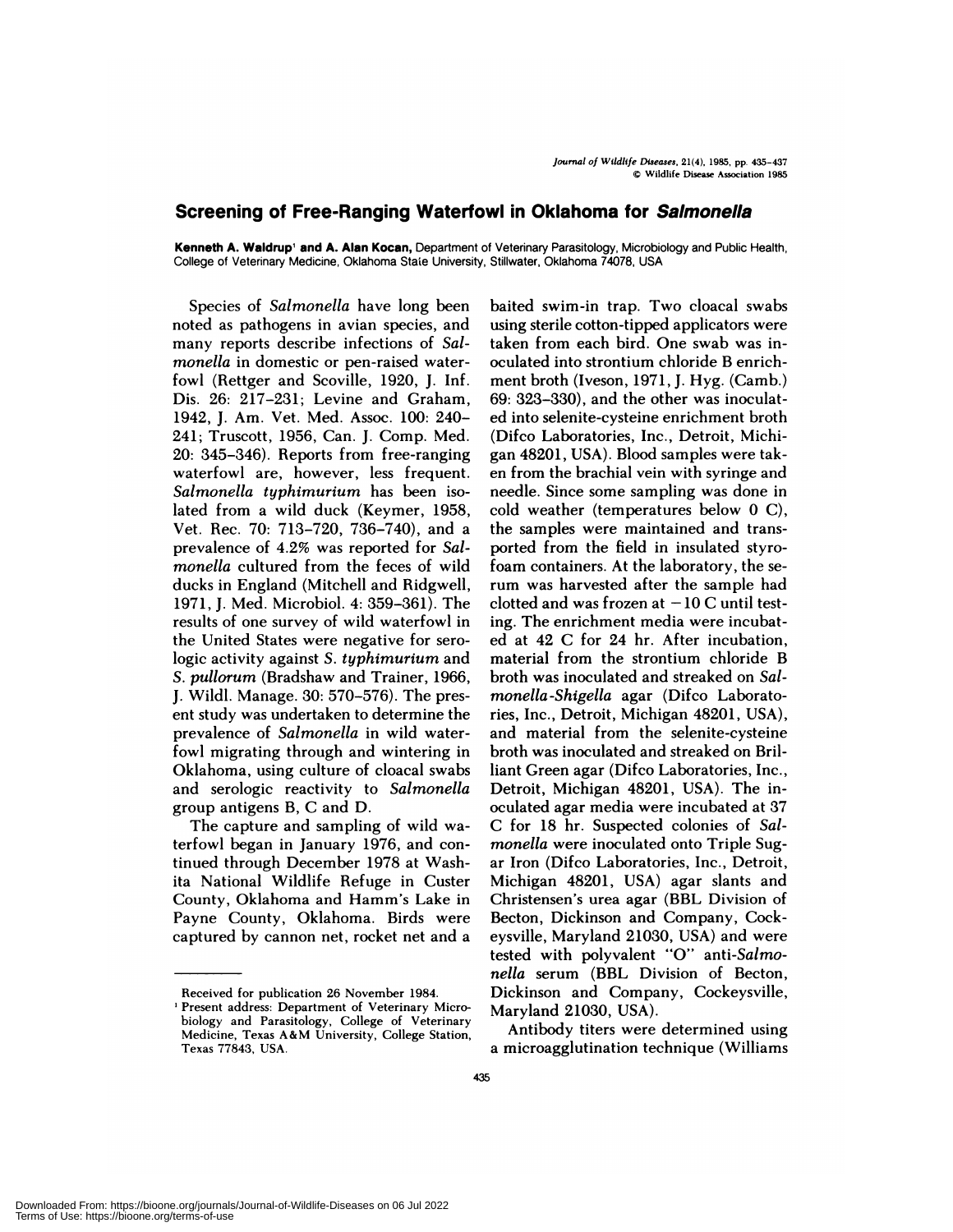## 436 JOURNAL OF WILDLIFE DISEASES, VOL. 21, NO. 4, OCTOBER 1985

 $\overline{1}$ 

| <b>Species</b>                        | <b>Sex</b> | No. of<br>samples | Salmonella group B titer<br>(inverse) |    |     | Salmonella group D titer<br>(inverse) |    |     |
|---------------------------------------|------------|-------------------|---------------------------------------|----|-----|---------------------------------------|----|-----|
|                                       |            |                   | 32                                    | 64 | 128 | 32                                    | 64 | 128 |
| Mallard                               | M          | 117               | $\mathbf{2}$                          |    |     | $\mathbf{2}$                          | ı  |     |
| (Anas platyrhynchos)                  | F          | 93                | ı                                     |    |     | 1                                     | ı  |     |
| American wigeon                       | M          | 11                |                                       |    |     |                                       |    |     |
| (Anas americana)                      | F          | 3                 |                                       |    |     |                                       |    |     |
| Northern pintail                      | M          | 6                 |                                       |    |     |                                       |    |     |
| (Ans. actual)                         | F          | 3                 |                                       |    |     |                                       |    |     |
| Green-winged teal                     | M          | 26                |                                       |    |     |                                       |    |     |
| (Anas carolinensis)                   | F          | 11                |                                       |    |     |                                       |    |     |
| Blue-winged teal<br>$(Ans: discors))$ | м          | 20                |                                       |    |     |                                       |    |     |
|                                       | F          | 7                 |                                       |    |     |                                       |    |     |
| Ring-necked duck                      | м          | 8                 |                                       | 1  |     |                                       |    |     |
| $(Authya$ collaris)                   | F          | 4                 |                                       |    |     |                                       |    |     |
| Lesser scaup                          | М          | 8                 | 1                                     |    |     |                                       | 1  |     |
| $(Aythya\text{ affinis})$             | F          | 6                 |                                       |    |     |                                       |    |     |
| Redhead                               | M          | 5                 |                                       |    |     |                                       |    |     |
| (Aythya americana)                    | F          | 3                 |                                       |    |     |                                       |    |     |
| Total                                 |            | 331               | 4                                     | 1  | 0   | 5                                     | 4  |     |

**TABLE** 1.Serologic reactivity of wild ducks to *Salmonella* group antigens in Oklahoma, 1976-1978.

and Whittemore, 1971, App!. Microbiol. 21: 394-399) that is comparable to the agglutination test utilized under the National Poultry and Turkey Improvement Plans (Anonymous, 1975, Pub!. ARS-NE-32-1, Ag. Res. Serv. USDA, Beltsville, Maryland, 37 pp.) for the serologic diagnosis of *Salmonella* infection in chickens and turkeys. This technique utilized a group specific, tetrazolium-stained *Salmonella* antigen which was provided by Dr. J. E. Williams of the Southeast Poultry Research Laboratory, Athens, Georgia 30601, USA. *Salmonella* groups B, C and D were the only antigens available at that time, and titers of 1:32 or greater were considered positive.

*Salmonella* was not cultured from any of the birds tested. Of 331 serum samples representing eight species of waterfowl, five (1.5%) were reactive to group B antigens, none was reactive to group C antigens, and 10 (3.0%) were reactive to group D antigens (Table 1). No single bird was reactive to more than one antigen. There was no significant difference *(P* > 0.05) of reactor prevalence between any species or among combined males or females of all species.

These results indicate that *Salmonella* infections are not common in wild waterfowl in Oklahoma. This study was, however, conducted under the same con straints that are a problem in plaque diagnosis of *Salmonella* infections in domestic poultry. The lack of seroconversion by some infected individuals and the inability to culture the organisms due to intermittent shedding by some infected birds are two of these constraints. *Salmonella typhimurium, S. gallinarim* and *S. pullorum* constitute the majority of infections in domestic poultry. The antigens used in this study were designed to detect serologic reactivity to these organisms, but since there are many more antigens in the genus *Salmonella,* some serologic reactors to other *Salmonella* groups could have gone undetected. The possibility of senologic cross-reactions with *non-Salmonella*